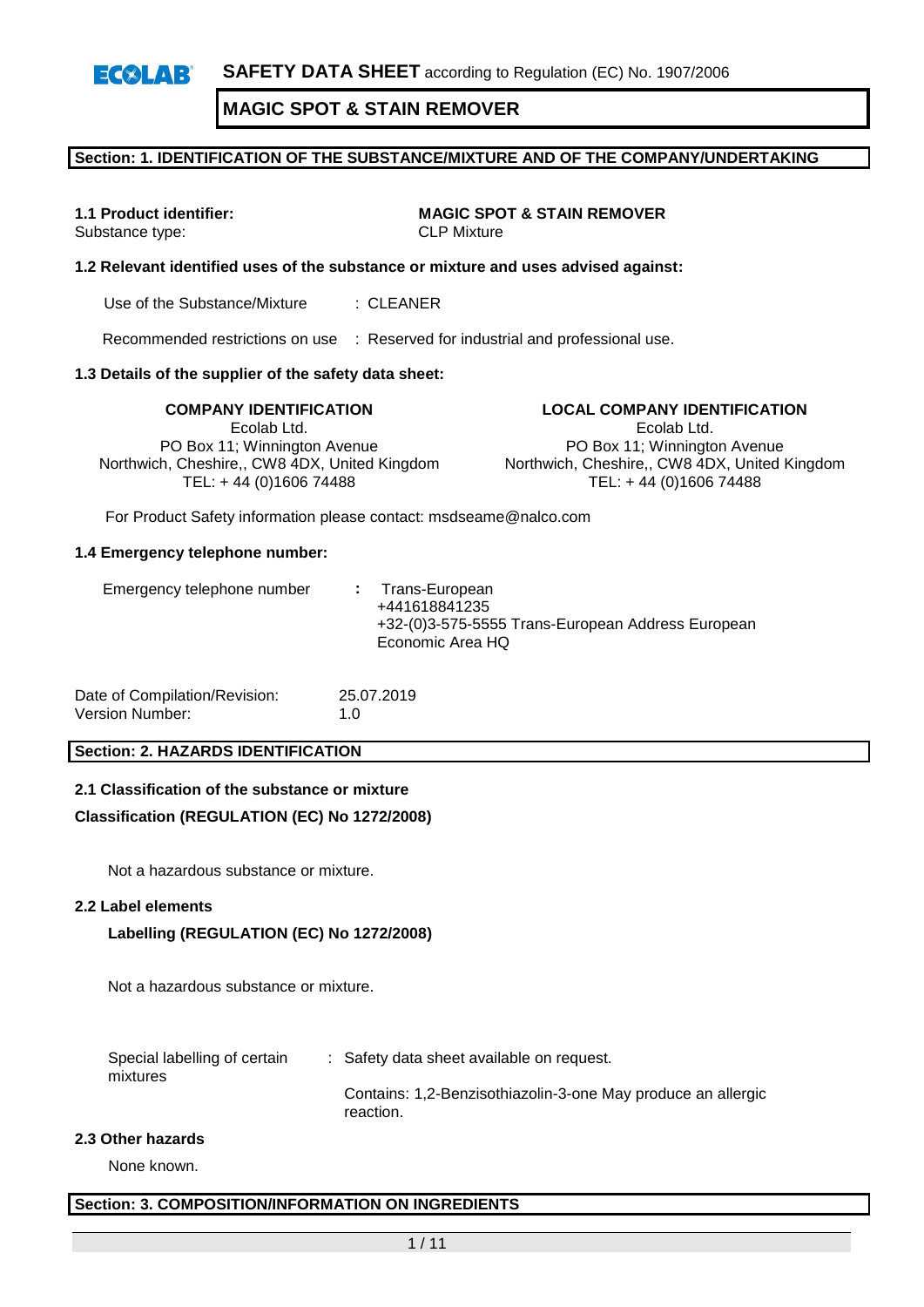## **3.2 Mixtures**

## **Hazardous components**

| <b>Chemical Name</b>                         | CAS-No.          | Classification                            | Concentration: |
|----------------------------------------------|------------------|-------------------------------------------|----------------|
|                                              | EC-No.           | (REGULATION (EC) No 1272/2008)            | [%]            |
|                                              | REACH No.        |                                           |                |
| Linear(C12-C14)alkanol,                      | 68891-38-3       | Skin irritation Category 2; H315          | $1 - 2.5$      |
| ethoxylated, sulfated, sodium                | 500-234-8        | Serious eye damage Category 1; H318       |                |
| salt                                         | 01-2119488639-16 | Chronic aquatic toxicity Category 3; H412 |                |
|                                              |                  |                                           |                |
| Substances with a workplace exposure limit : |                  |                                           |                |
| Dipropylene Glycol Monomethyl                | 34590-94-8       | Not Classified;                           | $1 - 5.5$      |
| Ether                                        | 252-104-2        |                                           |                |
|                                              | 01-2119450011-60 |                                           |                |
|                                              |                  |                                           |                |

For the full text of the H-Statements mentioned in this Section, see Section 16.

| <b>Section: 4. FIRST AID MEASURES</b> |  |
|---------------------------------------|--|

## **4.1 Description of first aid measures**

| If inhaled                 | : Get medical attention if symptoms occur.                                                                                                                                                                           |
|----------------------------|----------------------------------------------------------------------------------------------------------------------------------------------------------------------------------------------------------------------|
| In case of skin contact    | : Wash off with soap and plenty of water.<br>Get medical attention if symptoms occur.                                                                                                                                |
| In case of eye contact     | : Rinse with plenty of water.<br>Get medical attention if symptoms occur.                                                                                                                                            |
| If swallowed               | $:$ Rinse mouth.<br>Get medical attention if symptoms occur.                                                                                                                                                         |
| Protection of first-aiders | $\therefore$ In event of emergency assess the danger before taking action.<br>Do not put yourself at risk of injury. If in doubt, contact<br>emergency responders. Use personal protective equipment as<br>required. |

## **4.2 Most important symptoms and effects, both acute and delayed**

**See Section 11 for more detailed information on health effects and symptoms.**

## **4.3 Indication of immediate medical attention and special treatment needed**

| Treatment | : No specific measures identified. |  |
|-----------|------------------------------------|--|
|           |                                    |  |

## **Section: 5. FIREFIGHTING MEASURES**

## **5.1 Extinguishing media**

| Suitable extinguishing media                              | : Use extinguishing measures that are appropriate to local<br>circumstances and the surrounding environment. |
|-----------------------------------------------------------|--------------------------------------------------------------------------------------------------------------|
| 5.2 Special hazards arising from the substance or mixture |                                                                                                              |
| Specific hazards during<br>firefighting                   | : Not flammable or combustible.                                                                              |
| Hazardous combustion<br>products                          | : Depending on combustion properties, decomposition products<br>may include following materials:             |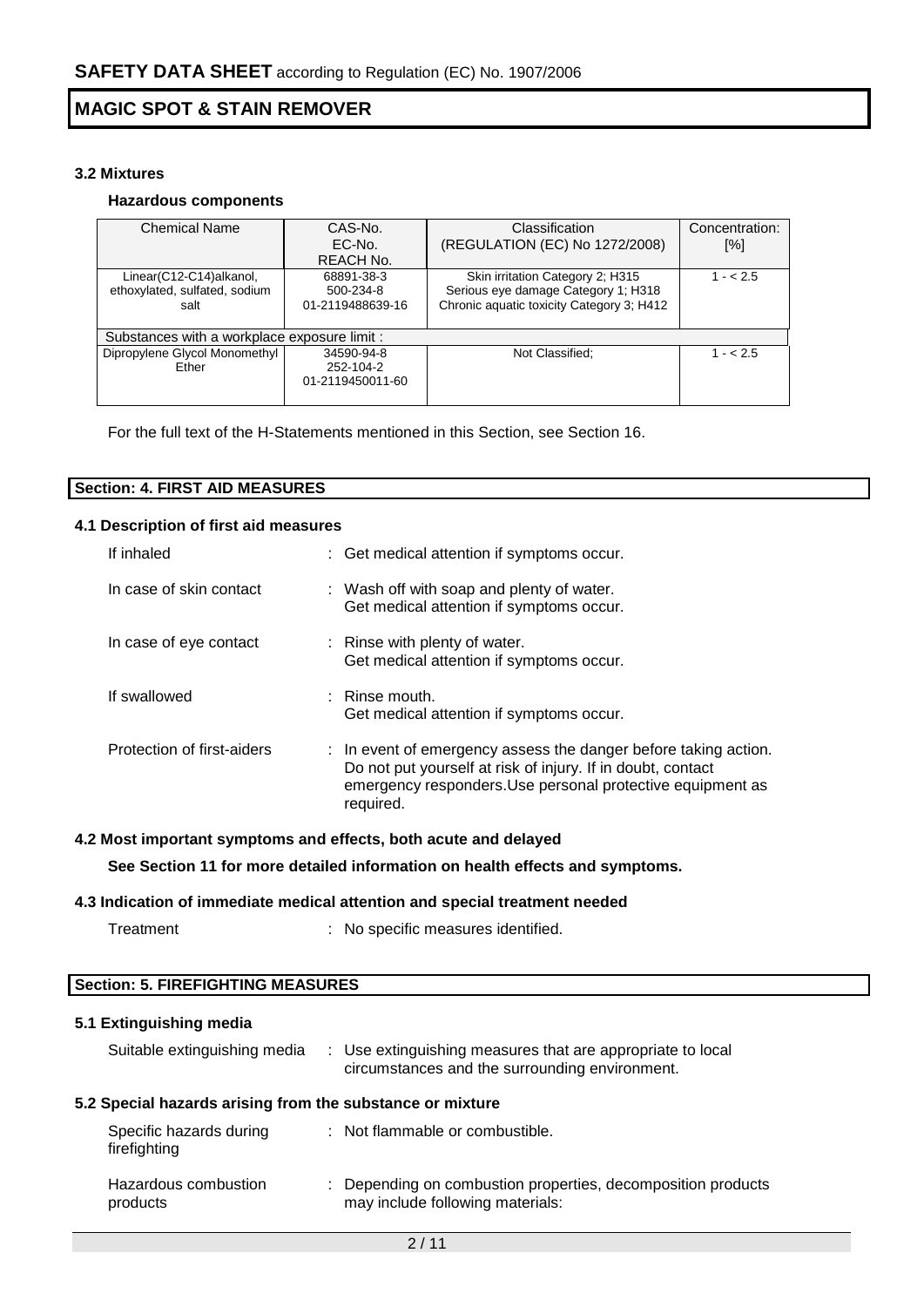Carbon oxides nitrogen oxides (NOx) Sulphur oxides

#### **5.3 Advice for firefighters**

| Special protective equipment<br>for firefighters | : Use personal protective equipment.                                                                                   |
|--------------------------------------------------|------------------------------------------------------------------------------------------------------------------------|
| Further information                              | : Fire residues and contaminated fire extinguishing water must<br>be disposed of in accordance with local regulations. |

## **Section: 6. ACCIDENTAL RELEASE MEASURES**

## **6.1 Personal precautions, protective equipment and emergency procedures**

| Advice for non-emergency<br>personnel | : Refer to protective measures listed in sections 7 and 8.                                                                                             |
|---------------------------------------|--------------------------------------------------------------------------------------------------------------------------------------------------------|
| Advice for emergency<br>responders    | : If specialised clothing is required to deal with the spillage, take<br>note of any information in Section 8 on suitable and unsuitable<br>materials. |

### **6.2 Environmental precautions**

Environmental precautions : No special environmental precautions required.

## **6.3 Methods and materials for containment and cleaning up**

| Methods for cleaning up | : Stop leak if safe to do so.                                 |
|-------------------------|---------------------------------------------------------------|
|                         | Contain spillage, and then collect with non-combustible       |
|                         | absorbent material, (e.g. sand, earth, diatomaceous earth,    |
|                         | vermiculite) and place in container for disposal according to |
|                         | local / national regulations (see section 13).                |
|                         | Flush away traces with water.                                 |
|                         | For large spills, dike spilled material or otherwise contain  |
|                         | material to ensure runoff does not reach a waterway.          |

#### **6.4 Reference to other sections**

See Section 1 for emergency contact information. For personal protection see section 8. See Section 13 for additional waste treatment information.

# **Section: 7. HANDLING AND STORAGE**

## **7.1 Precautions for safe handling**

| Advice on safe handling                                          | : For personal protection see section 8. Wash hands after<br>handling.                                  |
|------------------------------------------------------------------|---------------------------------------------------------------------------------------------------------|
| Hygiene measures                                                 | : Wash hands before breaks and immediately after handling the<br>product.                               |
| 7.2 Conditions for safe storage, including any incompatibilities |                                                                                                         |
| Requirements for storage<br>areas and containers                 | Keep out of reach of children. Keep container tightly closed.<br>Store in suitable labelled containers. |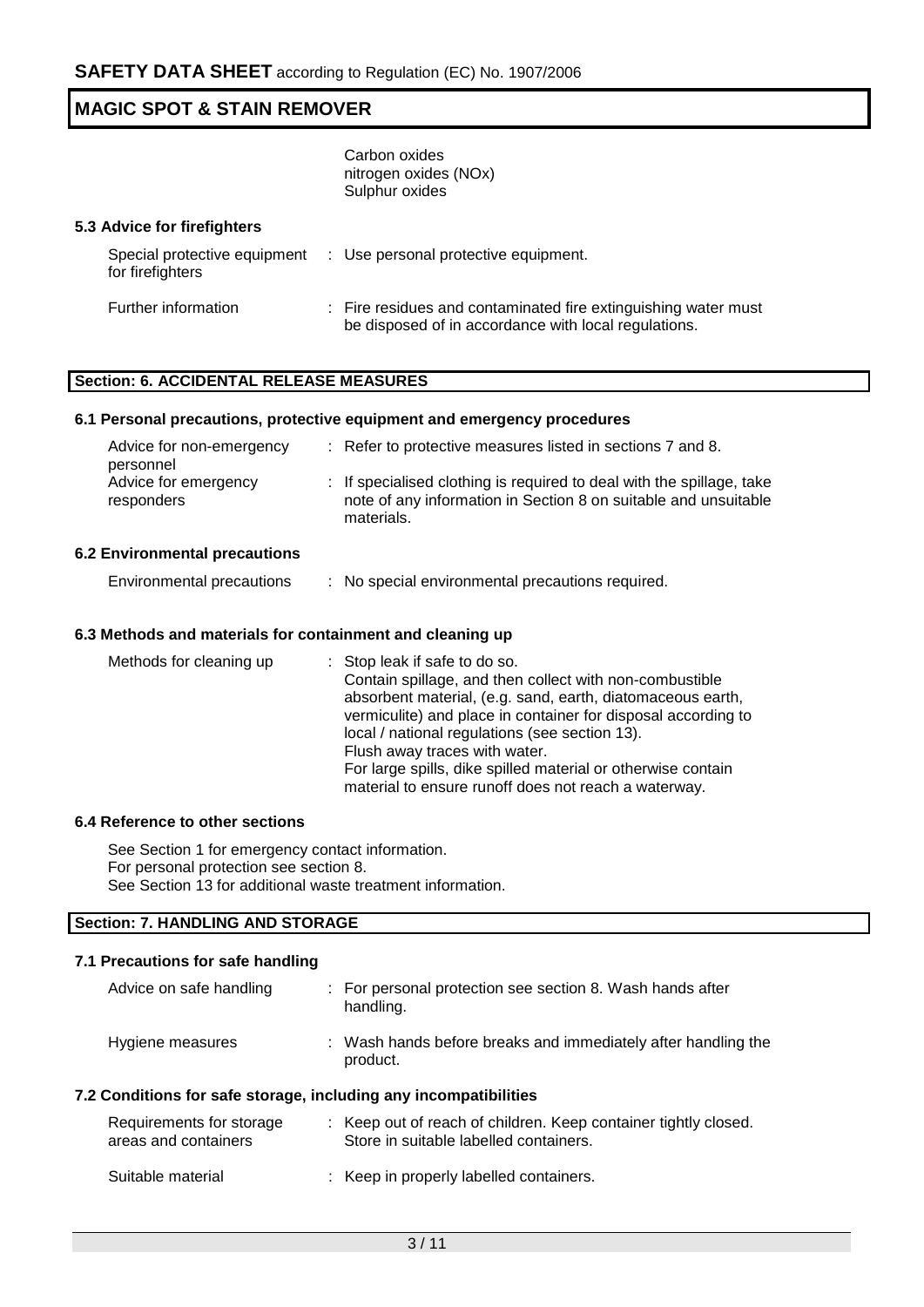## **7.3 Specific end uses**

Specific use(s) : CLEANER

## **Section: 8. EXPOSURE CONTROLS/PERSONAL PROTECTION**

#### **8.1 Control parameters**

## **Occupational Exposure Limits**

| Components                             | CAS-No.    |                                                                                                                                                        | Value type (Form<br>of exposure) | Control parameters  | <b>Basis</b>    |  |  |
|----------------------------------------|------------|--------------------------------------------------------------------------------------------------------------------------------------------------------|----------------------------------|---------------------|-----------------|--|--|
| Dipropylene Glycol<br>Monomethyl Ether | 34590-94-8 |                                                                                                                                                        | TWA                              | 50 ppm<br>308 mg/m3 | <b>UKCOSSTD</b> |  |  |
| Further information                    | <b>Sk</b>  | Can be absorbed through skin. The assigned substances are those for which<br>there are concerns that dermal absorption will lead to systemic toxicity. |                                  |                     |                 |  |  |
|                                        | 2          | Where no specific short-term exposure limit is listed, a figure three times the<br>long-term exposure should be used                                   |                                  |                     |                 |  |  |

#### **8.2 Exposure controls**

## **Appropriate engineering controls**

Good general ventilation should be sufficient to control worker exposure to airborne contaminants.

## **Individual protection measures**

| Hygiene measures                          | : Wash hands before breaks and immediately after handling the<br>product.                                                                                                                                                                                                                                                                         |
|-------------------------------------------|---------------------------------------------------------------------------------------------------------------------------------------------------------------------------------------------------------------------------------------------------------------------------------------------------------------------------------------------------|
| Eye/face protection (EN<br>166)           | : No special protective equipment required.                                                                                                                                                                                                                                                                                                       |
| Hand protection (EN 374)                  | : No special protective equipment required.                                                                                                                                                                                                                                                                                                       |
| Skin and body protection<br>(EN 14605)    | : Wear suitable protective clothing.                                                                                                                                                                                                                                                                                                              |
| Respiratory protection (EN<br>143, 14387) | : When respiratory risks cannot be avoided or sufficiently<br>limited by technical means of collective protection or by<br>measures, methods or procedures of work organization,<br>consider the use of certified respiratory protection equipment<br>meeting EU requirements (89/656/EEC, (EU) 2016/425), or<br>equivalent, with filter type:A-P |
| <b>Environmental exposure controls</b>    |                                                                                                                                                                                                                                                                                                                                                   |
| General advice                            | : Consider the provision of containment around storage<br>vessels.                                                                                                                                                                                                                                                                                |

## **Section: 9. PHYSICAL AND CHEMICAL PROPERTIES**

## **9.1 Information on basic physical and chemical properties**

Appearance : liquid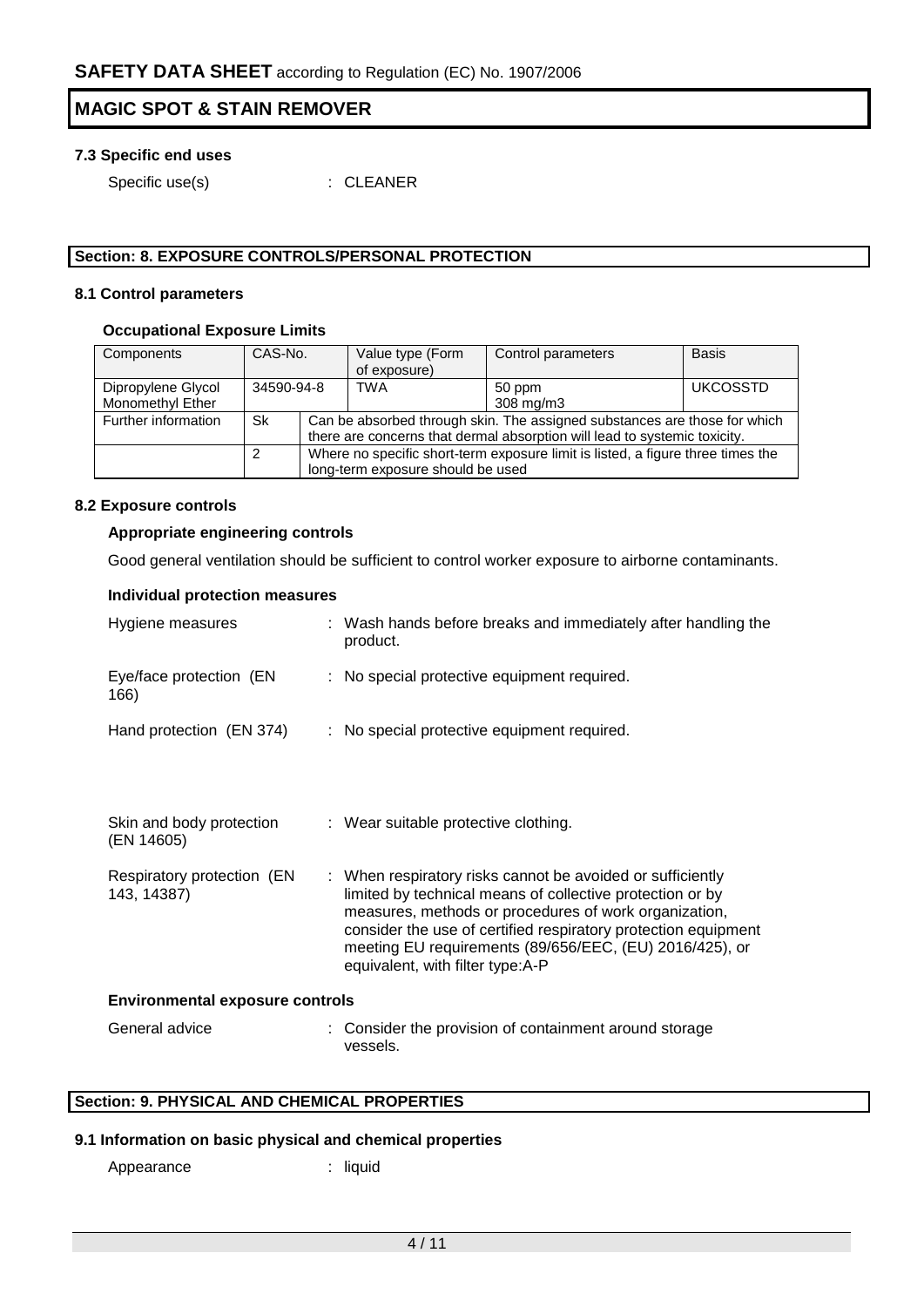| Colour                                     |   | clear                                       |
|--------------------------------------------|---|---------------------------------------------|
| Odour                                      |   | characteristic                              |
| Flash point                                |   | >100 °C                                     |
|                                            | ÷ | $8.0 - 9.3$                                 |
| рH                                         |   |                                             |
| <b>Odour Threshold</b>                     |   | no data available                           |
| Melting point/freezing point               | ÷ | no data available                           |
| Initial boiling point and boiling<br>range | ÷ | no data available                           |
| Evaporation rate                           |   | no data available                           |
| Flammability (solid, gas)                  | ÷ | no data available                           |
| Upper explosion limit                      |   | no data available                           |
| Lower explosion limit                      | ÷ | no data available                           |
| Vapour pressure                            |   | no data available                           |
| Relative vapour density                    |   | no data available                           |
| Relative density                           |   | $1.015 - 1.025$                             |
| Solubility(ies)                            |   |                                             |
| Water solubility                           |   | soluble in cold water, soluble in hot water |
| Solubility in other solvents               |   | no data available                           |
| Partition coefficient: n-<br>octanol/water | ÷ | no data available                           |
| Auto-ignition temperature                  | ÷ | no data available                           |
| Thermal decomposition                      |   | no data available                           |
| Viscosity, dynamic                         |   | no data available                           |
| Viscosity, kinematic                       |   | no data available                           |
| <b>Explosive properties</b>                |   | no data available                           |
| Oxidizing properties                       |   | no data available                           |
|                                            |   |                                             |

## **9.2 Other information**

no data available

## **Section: 10. STABILITY AND REACTIVITY**

## **10.1 Reactivity**

No dangerous reaction known under conditions of normal use.

## **10.2 Chemical stability**

Stable under normal conditions.

## **10.3 Possibility of hazardous reactions**

| Hazardous reactions |  |  | : No dangerous reaction known under conditions of normal use. |  |  |  |  |
|---------------------|--|--|---------------------------------------------------------------|--|--|--|--|
|---------------------|--|--|---------------------------------------------------------------|--|--|--|--|

## **10.4 Conditions to avoid**

Conditions to avoid : None known.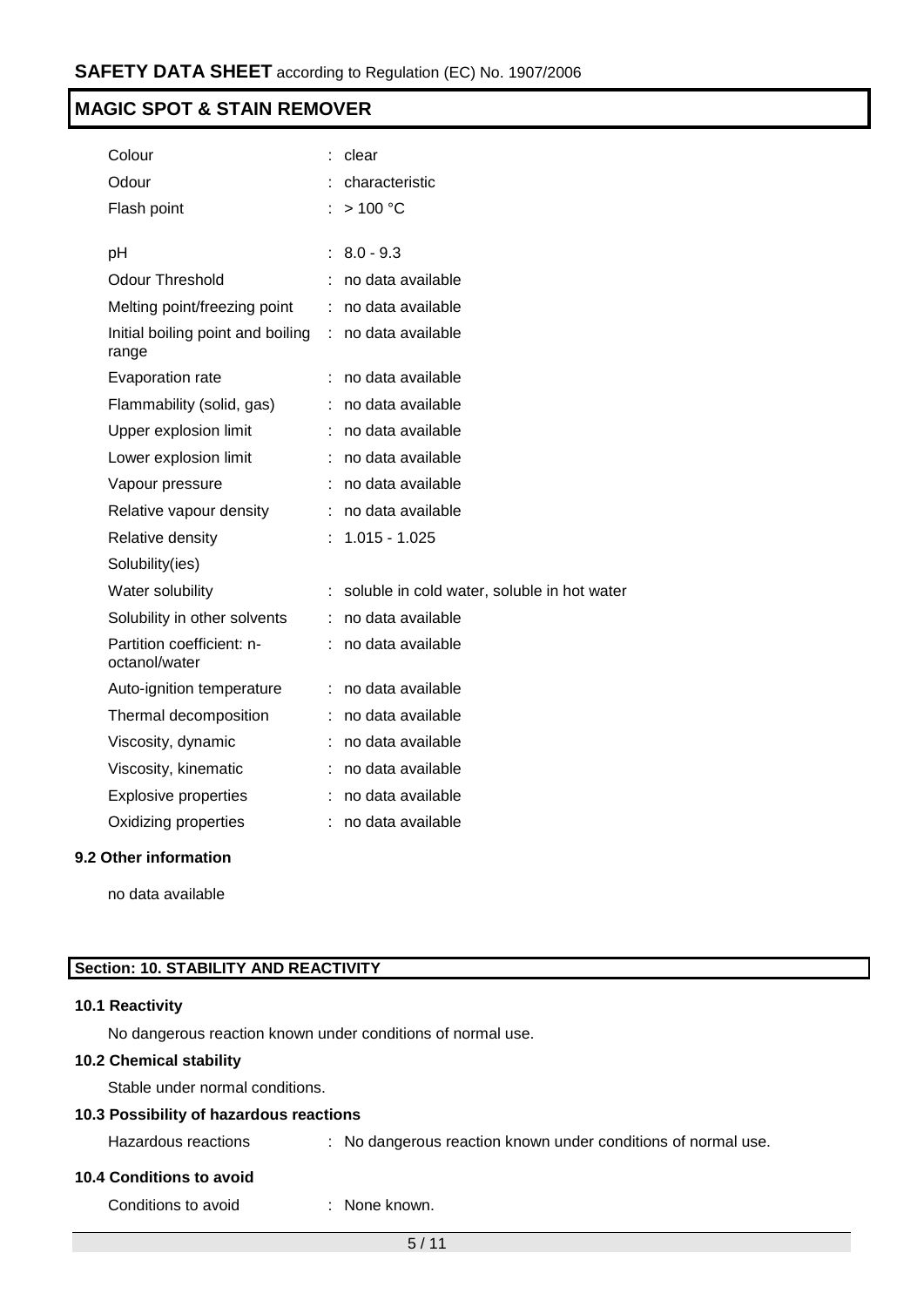| 10.5 Incompatible materials           |                                                                                                                                                                  |  |  |  |
|---------------------------------------|------------------------------------------------------------------------------------------------------------------------------------------------------------------|--|--|--|
| Materials to avoid                    | : None known                                                                                                                                                     |  |  |  |
| 10.6 Hazardous decomposition products |                                                                                                                                                                  |  |  |  |
| Hazardous decomposition<br>products   | Depending on combustion properties, decomposition products<br>÷.<br>may include following materials:<br>Carbon oxides<br>nitrogen oxides (NOx)<br>Sulphur oxides |  |  |  |

# **Section: 11. TOXICOLOGICAL INFORMATION**

## **11.1 Information on toxicological effects**

| Information on likely routes of | : Inhalation, Eye contact, Skin contact |  |
|---------------------------------|-----------------------------------------|--|
| exposure                        |                                         |  |

## **Toxicity**

## **Product**

| Acute oral toxicity                  | There is no data available for this product.                                             |
|--------------------------------------|------------------------------------------------------------------------------------------|
| Acute inhalation toxicity            | There is no data available for this product.                                             |
| Acute dermal toxicity                | There is no data available for this product.                                             |
| Skin corrosion/irritation            | There is no data available for this product.                                             |
| Serious eye damage/eye<br>irritation | There is no data available for this product.<br>÷.                                       |
| Respiratory or skin<br>sensitization | There is no data available for this product.                                             |
| Carcinogenicity                      | There is no data available for this product.                                             |
| Reproductive effects                 | There is no data available for this product.                                             |
| Germ cell mutagenicity               | There is no data available for this product.                                             |
| Teratogenicity                       | There is no data available for this product.                                             |
| STOT - single exposure               | There is no data available for this product.                                             |
| STOT - repeated exposure             | There is no data available for this product.                                             |
| Aspiration toxicity                  | There is no data available for this product.                                             |
| <b>Components</b>                    |                                                                                          |
| Acute oral toxicity                  | : Linear(C12-C14)alkanol, ethoxylated, sulfated, sodium<br>salt<br>LD50 rat: 3,350 mg/kg |
|                                      | Dipropylene Glycol Monomethyl Ether<br>LD50 rat: 5,135 mg/kg                             |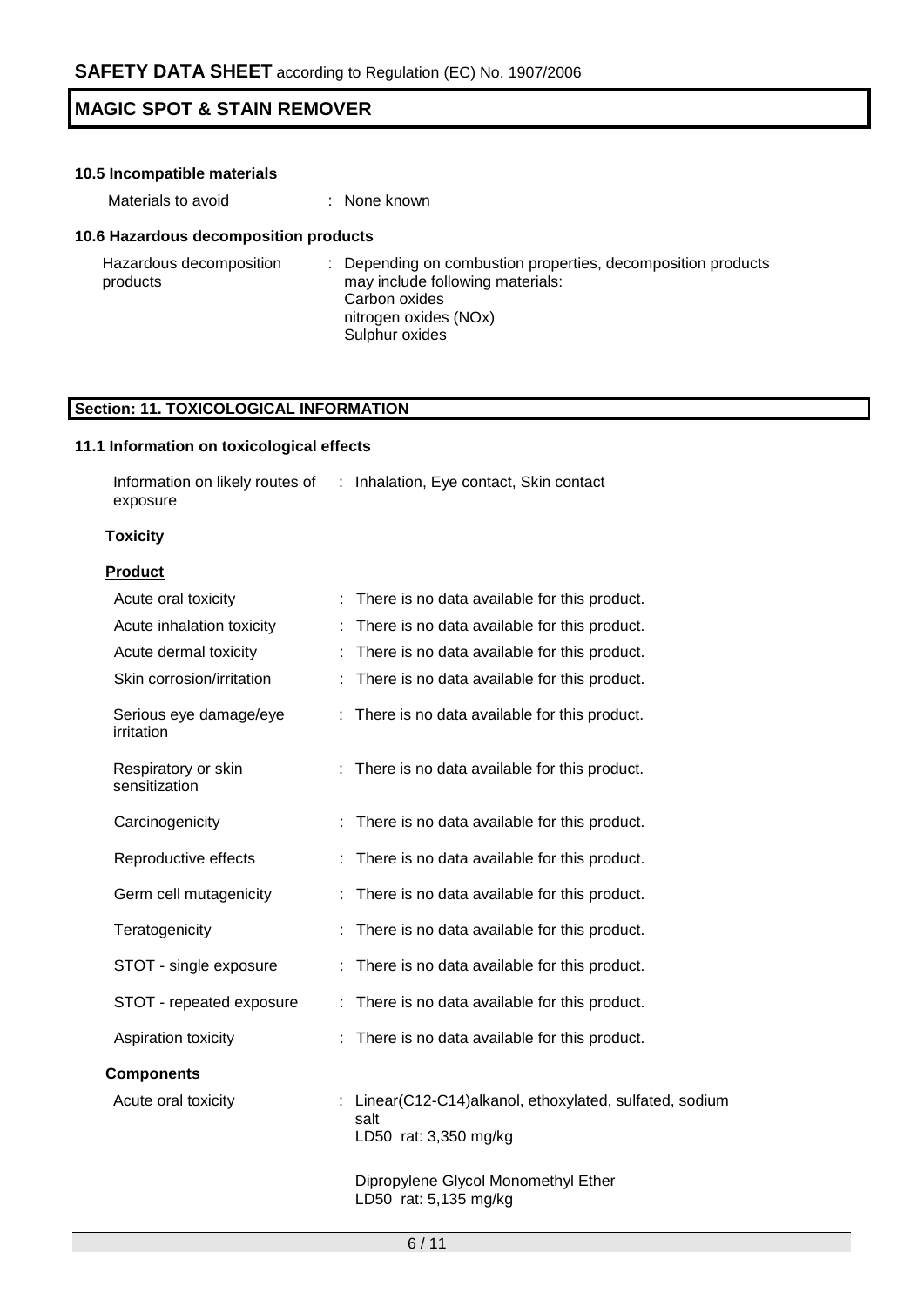## **Components**

| Acute dermal toxicity                 | : Linear(C12-C14)alkanol, ethoxylated, sulfated, sodium<br>salt<br>LD50 rabbit: 8,000 mg/kg |
|---------------------------------------|---------------------------------------------------------------------------------------------|
|                                       | Dipropylene Glycol Monomethyl Ether<br>LD50 rabbit: 9,510 mg/kg                             |
| <b>Potential Health Effects</b>       |                                                                                             |
| Eyes                                  | : Health injuries are not known or expected under normal<br>use.                            |
| <b>Skin</b>                           | : Health injuries are not known or expected under normal<br>use.                            |
| Ingestion                             | : Health injuries are not known or expected under normal<br>use.                            |
| Inhalation                            | : Health injuries are not known or expected under normal<br>use.                            |
| <b>Chronic Exposure</b>               | : Health injuries are not known or expected under normal<br>use.                            |
| <b>Experience with human exposure</b> |                                                                                             |
| Eve contact                           | $\cdot$ No symptoms known or expected.                                                      |

| <b>Further information</b> | : no data available                 |
|----------------------------|-------------------------------------|
| Inhalation                 | : No symptoms known or expected.    |
| Ingestion                  | : No symptoms known or expected.    |
| Skin contact               | : No symptoms known or expected.    |
| Eve contact                | : INO SVINDIONIS KNOWN OF EXPECTED. |

# **Section: 12. ECOLOGICAL INFORMATION**

# **12.1 Ecotoxicity**

| : This product has no known ecotoxicological effects.                                       |
|---------------------------------------------------------------------------------------------|
| : no data available                                                                         |
| $:$ no data available                                                                       |
| : no data available                                                                         |
|                                                                                             |
| : Linear(C12-C14)alkanol, ethoxylated, sulfated, sodium<br>salt<br>96 h LC50 Fish: 7.1 mg/l |
|                                                                                             |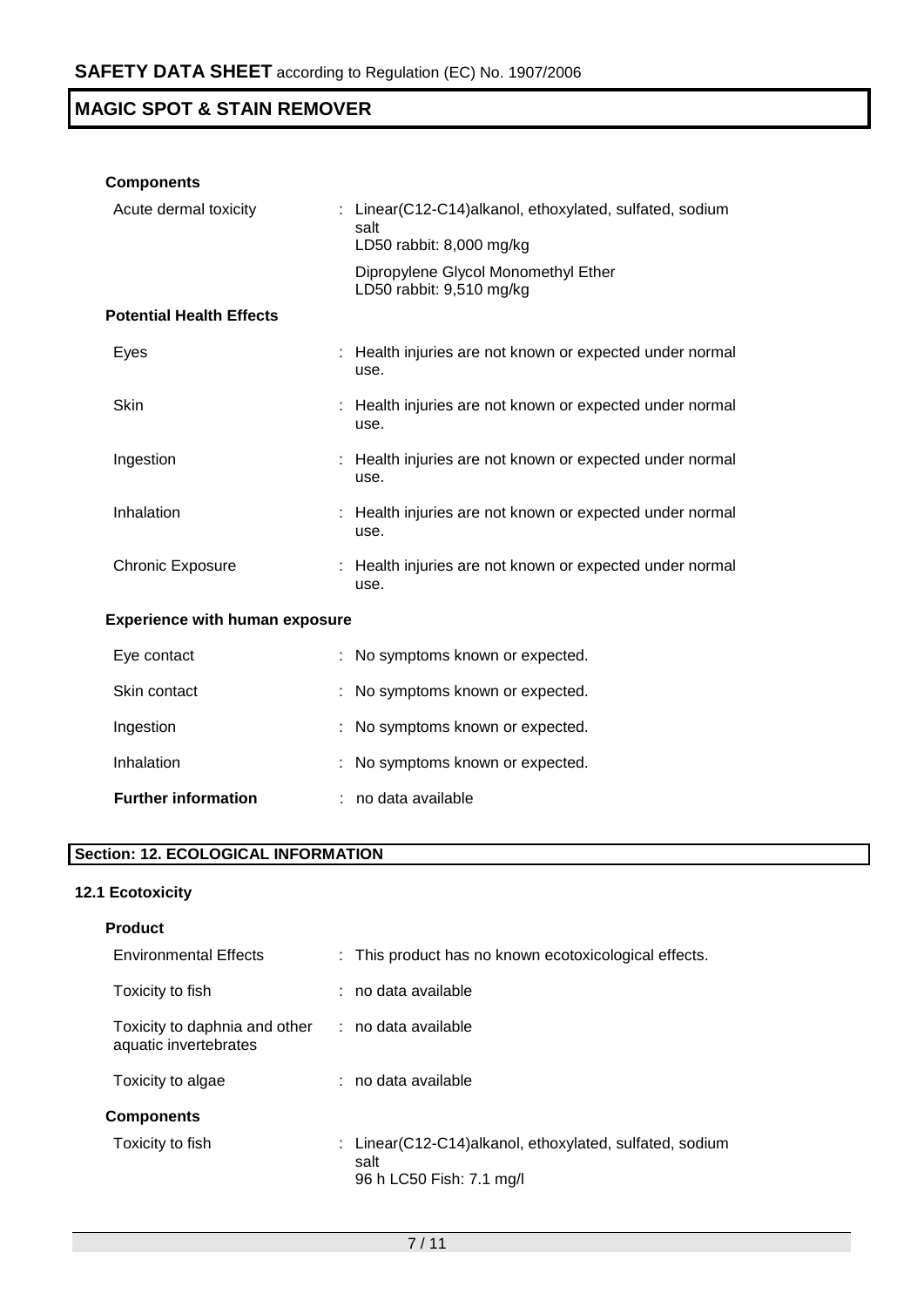Dipropylene Glycol Monomethyl Ether 96 h LC50 Fish: > 1,000 mg/l

#### **Components**

| Toxicity to fish (Chronic | : Linear(C12-C14)alkanol, ethoxylated, sulfated, sodium |
|---------------------------|---------------------------------------------------------|
| toxicity)                 | salt                                                    |
|                           | 28 d NOEC Oncorhynchus mykiss (rainbow trout): 0.14     |
|                           | ma/l                                                    |

#### **12.2 Persistence and degradability**

#### **Product**

no data available

#### **Components**

| Biodegradability | : Linear(C12-C14)alkanol, ethoxylated, sulfated, sodium salt |
|------------------|--------------------------------------------------------------|
|                  | Result: Readily biodegradable.                               |
|                  |                                                              |

Dipropylene Glycol Monomethyl Ether Result: Readily biodegradable.

### **12.3 Bioaccumulative potential**

no data available

#### **12.4 Mobility in soil**

no data available

#### **12.5 Results of PBT and vPvB assessment**

#### **Product**

Assessment : This substance/mixture contains no components considered to be either persistent, bioaccumulative and toxic (PBT), or very persistent and very bioaccumulative (vPvB) at levels of 0.1% or higher.

#### **12.6 Other adverse effects**

no data available

#### **Section: 13. DISPOSAL CONSIDERATIONS**

Dispose of in accordance with the European Directives on waste and hazardous waste.Waste codes should be assigned by the user, preferably in discussion with the waste disposal authorities.

#### **13.1 Waste treatment methods**

| Product | : Where possible recycling is preferred to disposal or         |
|---------|----------------------------------------------------------------|
|         | incineration.                                                  |
|         | If recycling is not practicable, dispose of in compliance with |
|         | local regulations.                                             |
|         | Dispose of wastes in an approved waste disposal facility.      |
|         |                                                                |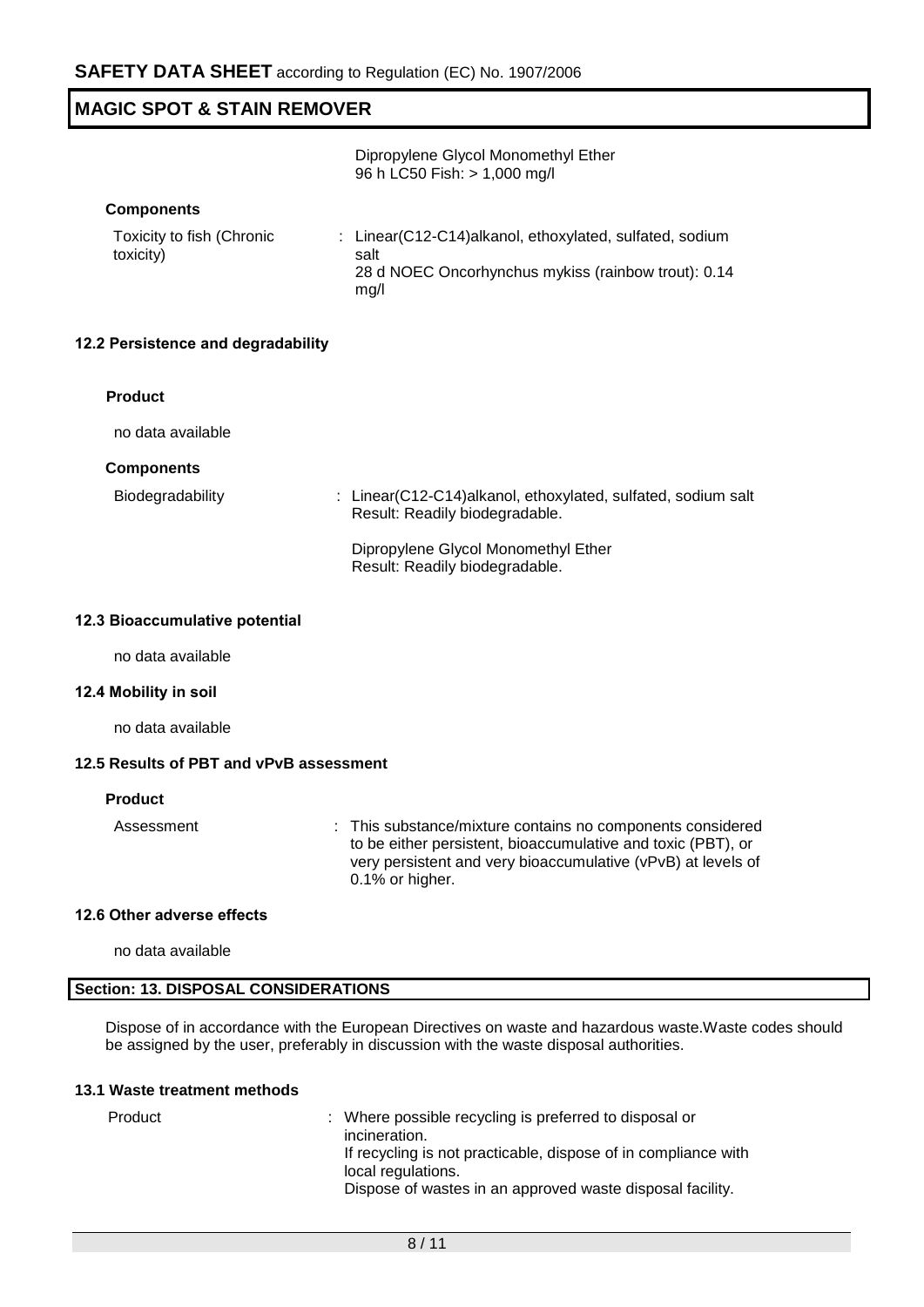| Contaminated packaging               | : Dispose of as unused product.<br>Empty containers should be taken to an approved waste<br>handling site for recycling or disposal.<br>Do not re-use empty containers.                                                                                                                                                                                                                                                                                                                                       |
|--------------------------------------|---------------------------------------------------------------------------------------------------------------------------------------------------------------------------------------------------------------------------------------------------------------------------------------------------------------------------------------------------------------------------------------------------------------------------------------------------------------------------------------------------------------|
| Guidance for Waste Code<br>selection | : Organic wastes containing dangerous substances. If this<br>product is used in any further processes, the final user must<br>redefine and assign the most appropriate European Waste<br>Catalogue Code. It is the responsibility of the waste generator<br>to determine the toxicity and physical properties of the<br>material generated to determine the proper waste<br>identification and disposal methods in compliance with<br>applicable European (EU Directive 2008/98/EC) and local<br>regulations. |

## **Section: 14. TRANSPORT INFORMATION**

The shipper/consignor/sender is responsible to ensure that the packaging, labeling, and markings are in compliance with the selected mode of transport.

| Land transport (ADR/ADN/RID)                  |                                                          |
|-----------------------------------------------|----------------------------------------------------------|
| 14.1 UN number:                               | Not applicable.                                          |
| 14.2 UN proper shipping name:                 | PRODUCT IS NOT REGULATED DURING<br><b>TRANSPORTATION</b> |
| 14.3 Transport hazard class(es):              | Not applicable.                                          |
| 14.4 Packing group:                           | Not applicable.                                          |
| 14.5 Environmental hazards:                   | No.                                                      |
| 14.6 Special precautions for user:            | Not applicable.                                          |
| Air transport (IATA)                          |                                                          |
| 14.1 UN number:                               | Not applicable.                                          |
| 14.2 UN proper shipping name:                 | PRODUCT IS NOT REGULATED DURING<br><b>TRANSPORTATION</b> |
| 14.3 Transport hazard class(es):              | Not applicable.                                          |
| 14.4 Packing group:                           | Not applicable.                                          |
| <b>14.5 Environmental hazards:</b>            | No.                                                      |
| 14.6 Special precautions for user:            | Not applicable.                                          |
| Sea transport (IMDG/IMO)                      |                                                          |
| 14.1 UN number:                               | Not applicable.                                          |
| 14.2 UN proper shipping name:                 | PRODUCT IS NOT REGULATED DURING<br>TRANSPORTATION        |
| 14.3 Transport hazard class(es):              | Not applicable.                                          |
| 14.4 Packing group:                           | Not applicable.                                          |
| <b>14.5 Environmental hazards:</b>            | No.                                                      |
| 14.6 Special precautions for user:            | Not applicable.                                          |
| 14.7 Transport in bulk according to           | Not applicable.                                          |
| Annex II of MARPOL 73/78 and the IBC<br>Code: |                                                          |
|                                               |                                                          |

## **Section: 15. REGULATORY INFORMATION**

**15.1 Safety, health and environmental regulations/legislation specific for the substance or mixture:**

## **INTERNATIONAL CHEMICAL CONTROL LAWS**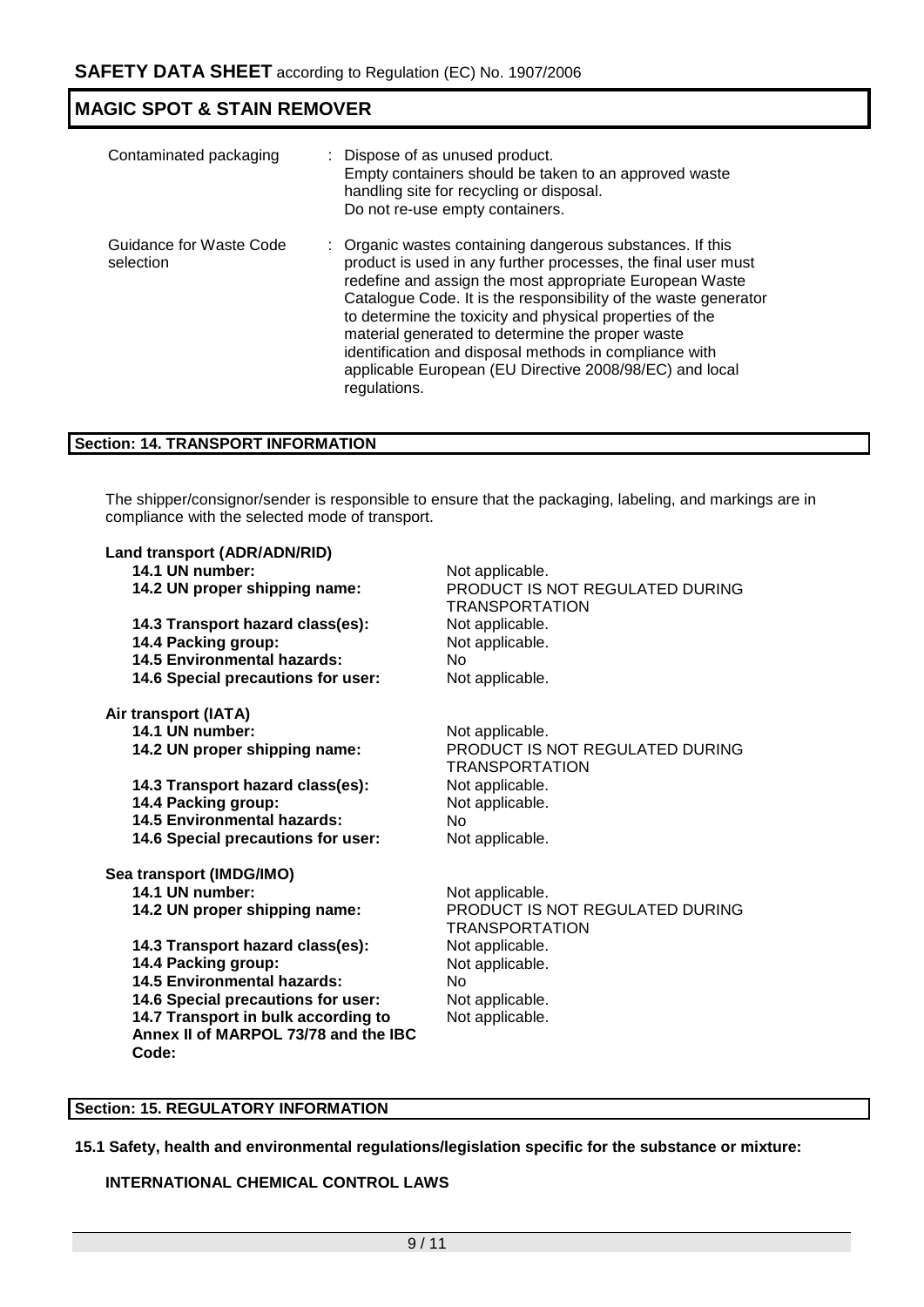## **15.2 Chemical Safety Assessment:**

No Chemical Safety Assessment has been carried out on the product.

#### **Section: 16. OTHER INFORMATION**

| Procedure used to derive the classification according to REGULATION (EC) No 1272/2008 |                        |                      |  |  |  |
|---------------------------------------------------------------------------------------|------------------------|----------------------|--|--|--|
| <b>Classification</b>                                                                 |                        | <b>Justification</b> |  |  |  |
| Not a hazardous substance or mixture.                                                 |                        | Calculation method   |  |  |  |
| <b>Full text of H-Statements</b>                                                      |                        |                      |  |  |  |
| H315                                                                                  | Causes skin irritation |                      |  |  |  |

| H315 | Causes skin irritation.                            |
|------|----------------------------------------------------|
| H318 | Causes serious eye damage.                         |
| H412 | Harmful to aquatic life with long lasting effects. |

#### **Full text of other abbreviations**

ADN – European Agreement concerning the International Carriage of Dangerous Goods by Inland Waterways; ADR – European Agreement concerning the International Carriage of Dangerous Goods by Road; AICS – Australian Inventory of Chemical Substances; ASTM – American Society for the Testing of Materials; bw – Body weight; CLP – Classification Labelling Packaging Regulation; Regulation (EC) No 1272/2008; CMR – Carcinogen, Mutagen or Reproductive Toxicant; DIN – Standard of the German Institute for Standardisation; DSL – Domestic Substances List (Canada); ECHA – European Chemicals Agency; EC-Number – European Community number; ECx – Concentration associated with x% response; ELx – Loading rate associated with x% response; EmS – Emergency Schedule; ENCS – Existing and New Chemical Substances (Japan); ErCx – Concentration associated with x% growth rate response; GHS – Globally Harmonized System; GLP – Good Laboratory Practice; IARC – International Agency for Research on Cancer; IATA – International Air Transport Association; IBC – International Code for the Construction and Equipment of Ships carrying Dangerous Chemicals in Bulk; IC50 – Half maximal inhibitory concentration; ICAO – International Civil Aviation Organization; IECSC – Inventory of Existing Chemical Substances in China; IMDG – International Maritime Dangerous Goods; IMO – International Maritime Organization; ISHL – Industrial Safety and Health Law (Japan); ISO – International Organisation for Standardization; KECI – Korea Existing Chemicals Inventory; LC50 – Lethal Concentration to 50 % of a test population; LD50 – Lethal Dose to 50% of a test population (Median Lethal Dose); MARPOL – International Convention for the Prevention of Pollution from Ships; n.o.s. – Not Otherwise Specified; NO(A)EC – No Observed (Adverse) Effect Concentration; NO(A)EL – No Observed (Adverse) Effect Level; NOELR – No Observable Effect Loading Rate; NZIoC – New Zealand Inventory of Chemicals; OECD – Organization for Economic Co-operation and Development; OPPTS – Office of Chemical Safety and Pollution Prevention; PBT – Persistent, Bioaccumulative and Toxic substance; PICCS – Philippines Inventory of Chemicals and Chemical Substances; (Q)SAR – (Quantitative) Structure Activity Relationship; REACH – Regulation (EC) No 1907/2006 of the European Parliament and of the Council concerning the Registration, Evaluation, Authorisation and Restriction of Chemicals; RID – Regulations concerning the International Carriage of Dangerous Goods by Rail; SADT – Self-Accelerating Decomposition Temperature; SDS – Safety Data Sheet; TCSI – Taiwan Chemical Substance Inventory; TRGS – Technical Rule for Hazardous Substances; TSCA – Toxic Substances Control Act (United States); UN – United Nations; vPvB – Very Persistent and Very Bioaccumulative

| Sources of key data used to | : IARC Monographs on the Evaluation of the Carcinogenic Risk |
|-----------------------------|--------------------------------------------------------------|
| compile the Safety Data     | of Chemicals to Man, Geneva: World Health Organization,      |
| Sheet                       | International Agency for Research on Cancer.                 |

The possible key literature references and data sources which may have been used in conjunction with the consideration of expert judgment to compile this Safety Data Sheet: European